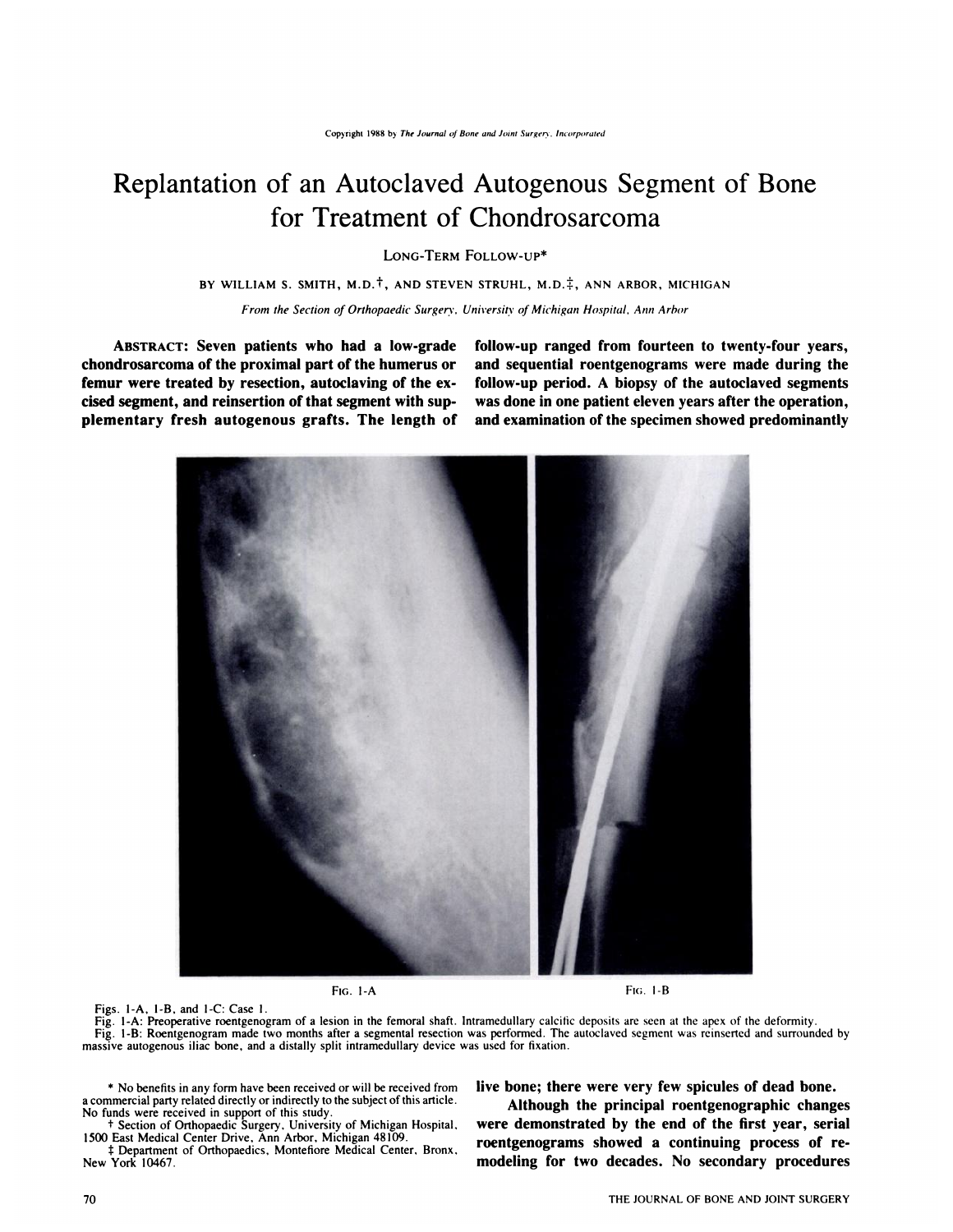### **were required for treatment of fracture, resorption, infection, or loss of function.**

In the past few decades, better staging and surgical techniques have improved the prognosis of patients who have a malignant bone tumor<sup>5,8,11,16,17</sup>. However, as more radical resections have been developed, the need for suitable substitutes for the resected segment has become evident $17.20$ .

This report is a follow-up of a series of patients whose cases were published in  $1975^{23}$ . Only low-grade, well differentiated chondrosarcomas that were confined to the intraosseous compartment were selected for the treatment under study. Modern techniques for imaging, such as com puted tomography, were not available at the time of the original study, so only standard roentgenograms and laminagrams were made to assess cortical penetration. After we had resected the segment containing the tumor, the resected bone was autoclaved at 135 degrees Celsius for twelve to fifteen minutes at a pressure of 0.2 megapascal (twentynine pounds per square inch). The bone was then implanted in its former site and fixed with an intramedullary rod or a long-stem uncemented shoulder or hip endoprosthesis. The segment was then surrounded with a massive fresh autogenous bone graft from one or both ilia. Follow-up ranged from fourteen to twenty-four years.

#### **Case Reports**

CASE 1. A thirty-three-year-old man had increasing pain in the right thigh for three months. Roentgenograms demonstrated an angular deformity at the junction of the proximal and middle thirds of the femur as well as an associated area of rarefaction at the apex of the deformity with minute calcific deposits in the rarefied area (Fig. I-A). The history included a fracture of the shaft of the right femur at the age of two years. An open biopsy showed a low-grade chondrosarcoma.

At operation. a twenty-centimeter segment of bone was removed,



**FIG. 1-C**

Twenty-four years after the operation. remnants of the autoclaved segment are barely evident. The density of the intercalary segment approaches that of the parent bone. and the trabeculae of the original femoral shaft are confluent with the remainder of the autoclaved segment. Remodeling is advanced but incomplete.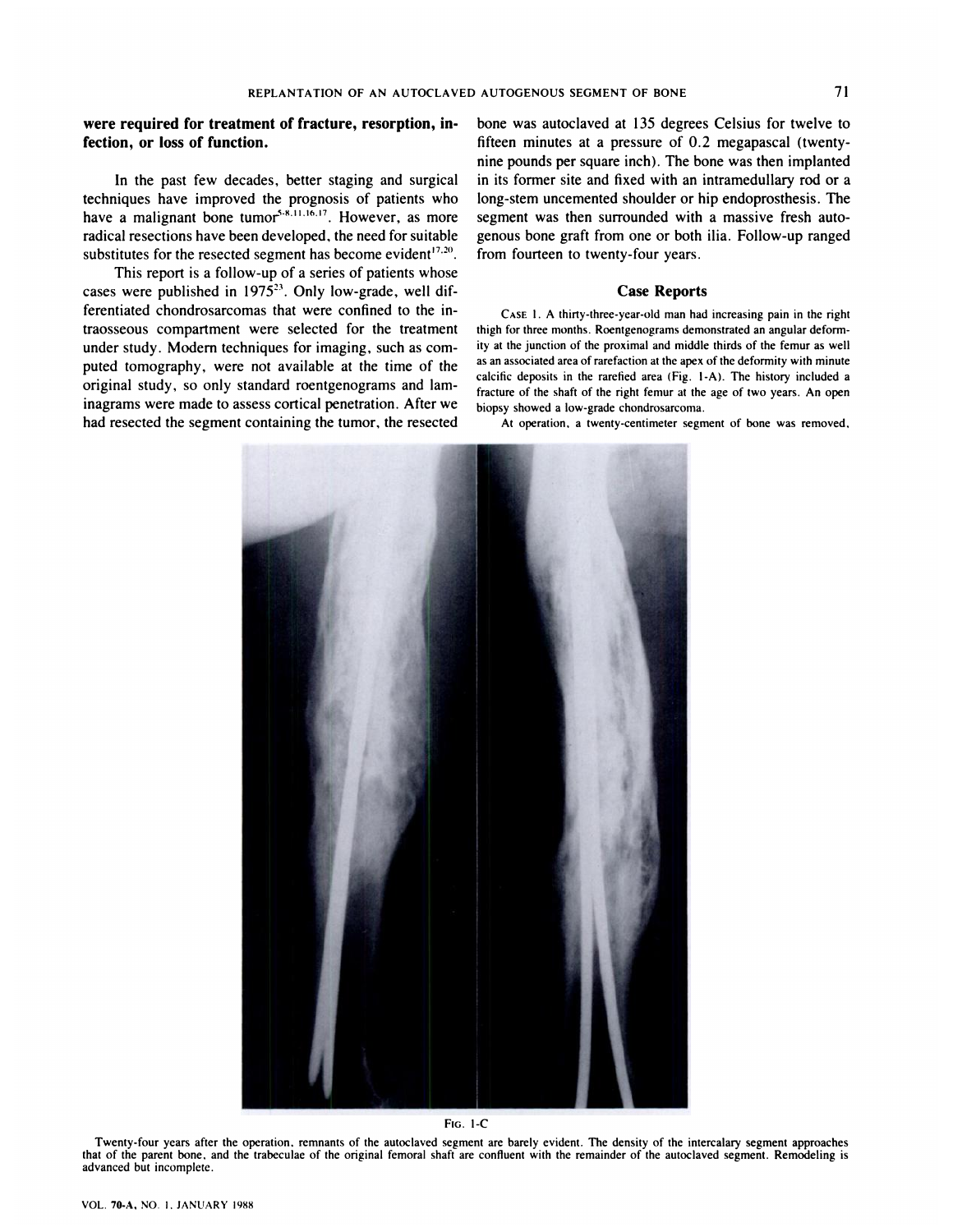

#### FIG. 2-A

Figs. 2-A, 2-B, and 2-C: Case 2.

Fig. 2-A: A poorly defined subtrochanteric lytic lesion. A diagnosis of low-grade chondrosarcoma was established by an open biopsy.

autoclaved, and reinserted, as described, and a split intramedullary rod was used for fixation (Fig. I-B). The patient was able to walk without support one year postoperatively. and he was asymptomatic, free of tumor, and unimpaired functionally at the twenty-four-year follow-up (Fig. 1-C).

**CASE** 2. A thirty-five-year-old woman had pain in the proximal part of the right thigh for three months. Roentgenograms showed an indistinct lytic lesion measuring *3.5* by 2.0 centimeters in the subtrochanteric region of the femur (Fig. 2-A). An open biopsy showed the lesion to be a low grade chondrosarcoma.

At operation. the proximal quarter of the right femur was excised, and the head and neck of the femur were discarded. A long-stem Austin Moore prosthesis and the diaphysis of the excised segment of the femur were autoclaved as a unit and implanted. Massive fresh autogenous bone grafts were inserted, extending from the calcar to a level five centimeters distal to the site of the osteotomy.

Eleven years after the operation. the patient began to have increasing pain in the groin and the anterior part of the thigh that worsened with weight-bearing and motion of the hip. Roentgenograms revealed some resorption of bone at the calcar femorale and some evidence of loosening of the stem of the prosthesis (Fig. 2-B). Consequently, in 1978, at another institution, a cemented total hip prosthesis was inserted, and a generous amount of bone was removed from the base of the femoral neck. The removed specimen, which was made available to us, contained no tumor. The patient was again seen by us nineteen years after the original operation (Fig. 2-C). At that time she had no evidence of recurrence. She walked with a mild Trendelenburg gait and used a cane some of the time. She had an excellent range of motion, but she complained occasionally of pain after walking long distances. She did not use analgesics.

**CASE** 3. A forty-three-year-old woman had pain in the left shoulder, and she was found to have a lyric lesion of the head and neck of the humerus. She had had curettage three months previously at another hos pital, where a biopsy of the material had revealed a low-grade chondro sarcoma. The proximal twelve centimeters of the right humerus was resected and the patient was treated in the same manner as the patient in Case 2, except that the articular surface was removed and an uncemented proximal humeral prosthesis was inserted. Ten years after the operation, adenocarcinoma of the colon developed. This was treated by resection of the bowel and a primary anastomosis. Seventeen years after the operation **on the shoulder, the patient was active, playing golf regularly during the** summer. She had some weakness of the muscles of the shoulder girdle but she had a functional range of motion and did not use analgesics. At **the time of writing, neither the chondrosarcoma nor the adenocarcinoma had recurred.**

**CASE** 4. A sixty-year-old man had a poorly differentiated chondro sarcoma of the subtrochanteric region of the right femur. He was not considered a suitable candidate for segmental resection because the lesion was anaplastic. However, because he refused to have an amputation, the procedure that was performed in Case 2 was carried out. As noted in our previous report<sup>22</sup>, widespread metastases developed, and the patient died five years after the operation.

**CASE** *5.* A forty-five-year-old woman had pain in the left shoulder that was not associated with activity. A roentgenographic examination demonstrated a calcific intramedullary lesion of the head and neck of the left humerus, and an open biopsy showed a well differentiated chondro sarcoma. The procedure that was performed in Case 3 was performed for this patient as well. Seventeen years later, the patient was well and was able to do her own housework. The shoulder had a decreased range of motion, with a combined range of scapulothoracic and scapulohumeral abduction of 50 degrees. However, the shoulder could sustain abduction against gravity and slight additional resistance. The patient did not take analgesics.

CASE 6. A forty-three-year-old woman had pain in the left shoulder for seven years. the symptoms having become increasingly severe in the year before the index treatment. She had a large calcific intramedullary lesion of the head and neck of the humerus, and an open biopsy proved the lesion to be a low-grade chondrosarcoma.

The same procedure that was used in Cases 3 and *5* was performed. The patient was last seen in 1974, after which time she was lost to follow up. However. we learned that she died in another hospital in 1984, and the cause of death was recorded as ' 'acute respiratory and renal failure due to chronic granulocytic leukemia'' on the death certificate.

CASE 7. A fifty-four-year-old man had increasing pain in the right shoulder for three years. Roentgenograms showed an intramedullary lytic area with calcific deposits extending into the head and neck of the humerus. An open biopsy demonstrated a low-grade chondrosarcoma. The patient was operated on in the same manner as were the patients in Cases 3, 5,

and 6.<br>Eight years after the operation, a well localized form of Hodgkin disease developed. Fifteen years after the index operation, there was no recurrence of the chondrosarcoma. The Hodgkin disease was under control, and the patient remained employed as an administrator in a school. He reported having no impairment of the shoulder, and he did not take an algesics. The function of the shoulder was very similar to that of the patients in Cases 3, *5,* and 6.

CASE 8. A fifty-one-year-old woman underwent a biopsy of a lytic and calcified intramedullary lesion of the head and neck of the right humerus after having had pain for three years. Biopsy confirmed a diagnosis of low grade chondrosarcoma. The operation was carried out in the same manner as in Cases 3, 5, 6, and 7.

Fourteen years later, the patient had no evidence of recurrence, and she reported that she had no disability even though she had significant weakness of the shoulder. She did not use analgesics.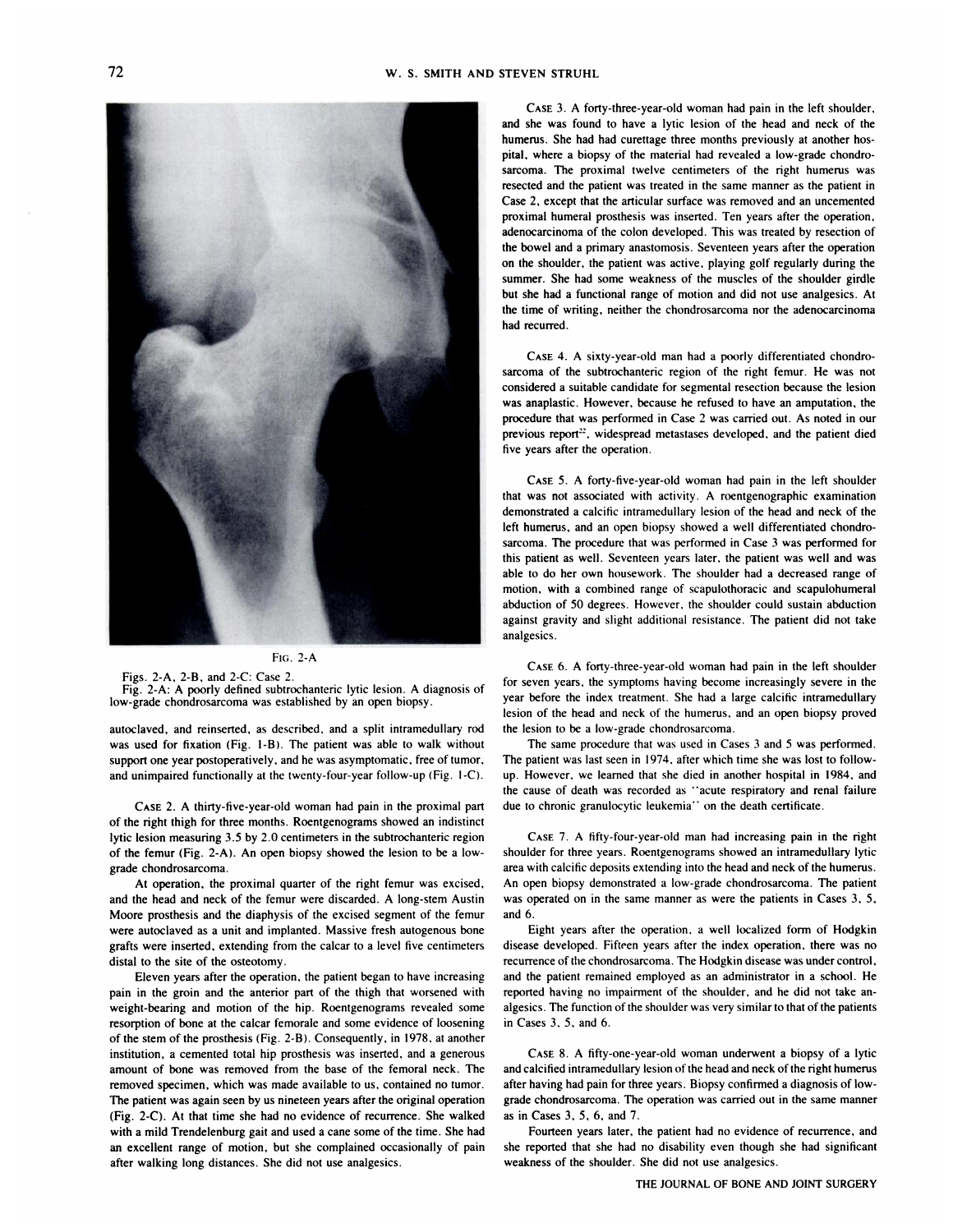

FIG. 2-B

FIG. 2-C

Fig. 2-B: Eleven years postoperatively, the site of the osteotomy is still evident although it has healed. The density of the lateral part of the cortex of the autoclaved segment resembles that of the parent bone, but the medial part of the cortex remains dense, with a heavy concentration of mature callus medially.

Fig. 2-C: Nineteen years after the index procedure and eight years after revision to a total hip arthroplasty. the density of the medial and lateral parts of the cortex of the autoclaved segment more closely resembles that of the distal segment.

#### **Discussion**

The use of autoclaved autogenous bone has been re ported by several investigators<sup>1,9.11,24</sup>. The advantages of its use for large defects are ease of procurement, absence of the problems that are associated with storage and dimensional requirements, ensured sterility, and probable avoid ance of an immunological response.

In our patients, the sequence of roentgenographic changes followed a consistent pattern. Callus appeared around the autoclaved segment and was well established after two to three months. This response corresponded to the area of the autogenous iliac-bone grafts. Remodeling continued for as long as one year, at which time the external callus had matured. An outline of the autoclaved segment remained for at least fourteen years. In the patient who was

seen at twenty-four years, part of the original implanted segment still was evident. Despite osseous bridging across the site of osteotomy, the line of the osteotomy was still patent after five years in all of the patients. Elongation of the greater and lesser trochanters was found in the only patient (Case 2) in whom the tendons of the gluteus medius and iliopsoas were reinserted to the autoclaved segment (Fig. 2-C).

The roentgenographic appearance of blending of the trabecular pattern of the autoclaved and the viable bone strongly suggests that living bone becomes incorporated into the area of the autoclaved segment. The fact that the site of the osteotomy was completely bridged lends additional support to this hypothesis.

The principal roentgenographic changes took place in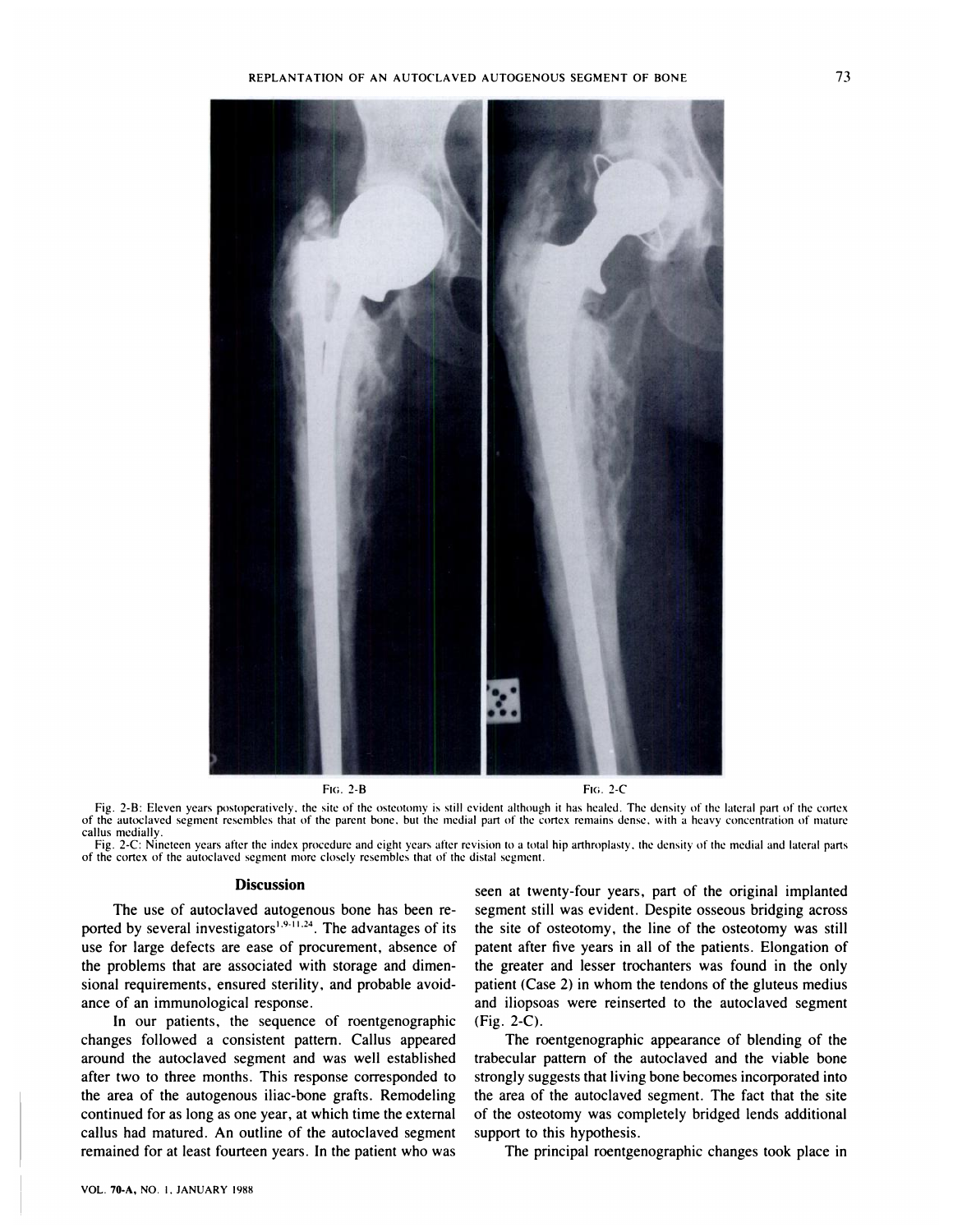the first four years after operation, but they continued in a more subtle manner over the next two decades. In the patient who had the longest follow-up, there was still some residual remnant of the autoclaved segment after twenty-four years.

It should be noted that although none of the shoulder prostheses were cemented in the medullary canal, no adjacent bone around the prostheses was absorbed. The small amount of osseous absorption of the neck of the humerus may have been the result of remodeling due to stress-shielding.

One patient (Case 2) had a revision to a total hip arthroplasty eleven years after the initial hemiarthroplasty (Figs. 2-A, 2-B, and 2-C). At the time of the revision, a generous specimen of bone was removed from the base of the previously autoclaved femoral neck. The entire speci men was viable except for a few small necrotic spicules that were entombed in the live bone. Since the graft of iliac bone (most of which probably was not viable) extended up to but not proximal to the intertrochanteric line, it is unlikely that the fresh autogenous bone grafts were part of the new bone that was found at biopsy. The scalloped borders of the dead bone corresponded exactly to those of the live bone. No osteoclasts were found adjacent to the spicules. It appears that the only remnants of the segment that had been autoclaved eleven years previously were the small dead spicules, and the biopsy specimen consisted mostly of live bone.

The functional result for the five patients who had a replacement of the shoulder was not excellent, as was the result in the patients who had a femoral lesion, but none of the patients reported having any major disability. All could initiate abduction and sustain it at 45 degrees against gravity and slight additional resistance; all demonstrated weakness of the shoulder. None of the patients used any analgesics for pain, and none had any impairment of function of the elbow, wrist, or hand. All had mild absorption of bone at the neck of the humerus.

A second malignant lesion (adenocarcinoma of the colon, Hodgkin disease, or chronic granulocytic leukemia) developed in three of the seven patients. The risk of development of a second primary malignant lesion has been studied for several individual neoplasms<sup>2,12,15,18,19,21</sup>, and it has ranged from very low in patients who have cancer of the cervix<sup>2</sup> to relatively high in patients who have cancer of the head and neck<sup>15,21</sup>. To our knowledge, no reports have specifically addressed the risk in patients who have chondrosarcoma.

Obviously, no conclusions can be reached on the basis of this small clinical series. The few laboratory investigations of the use of autoclaved autogenous bone have been both inconclusive and conflicting<sup>3,4,13,14</sup>. Until the differences between the results of clinical and laboratory studies can be reconciled, we strongly advise caution in considering a wide application of this procedure. The operation is es pecially attractive because it offers a simplified approach to a complex problem. However, the encouraging clinical re sults only serve to emphasize the need for careful delineation of the indications for this procedure and for investigation in the laboratory of the problems that are inherent in the implantation of dead tissue.

#### **References**

- I . **BOYTCHEV,** B.: Operative Treatment of Malignant Para-Articular Bone Tumors. *In* Operative Treatmen of Bone Tumors. Third International
- Symposium, pp. 41-48. Edited by George Chapchal. Stuttgart, Thieme, 1970.<br>2. CLARKE, E. A.; KREIGER, NANCY; and SPENGLER, R. F.: Second Primary Cancer following Treatment for Cervical Cancer. Canadian Med. Assn. **J..** 131: 553-556, 1984.
- 3. COUPLAND, B. R.: Experimental Bone Grafting in the Canine: The Use of Autoclaved Autogenous Normal Tibial Bone. Canadian Veter. J., 10: 170-175, 1969.
- 4. **DELEU, J.** *,* **and TRUETA, J.: Vascularisation of Bone Grafts** in the Anterior Chamber of the Eye. J. Bone and Joint Surg. . 47-B(2): 319-329, 1965. 5. ENNEKING, W. F., and SHIRLEY, P. D.: Resection-Arthrodesis for Malignant and Potentially Malignant Lesions about the Knee Using an<br>Intramedullary Rod and Local Bone Grafts. J. Bone and Joint Surg., 59-A: 223-236, March
- 6. ENNEKING, W. F.; EADY, J. L.; and BURCHARDT, HANS: Autogenous Cortical Bone Grafts in the Reconstruction of Segmental Skeletal Defects. **J. Bone and Joint Surg.. 62-A: 1039-1058, Oct. 1980.**
- 7. ENNEKING, W. **F.: SPANIER. S.** S.: and GOODMAN, M. A.: A System for the Surgical Staging of Musculoskeletal Sarcoma. Clin. Orthop. **.** *153:* 106-120, 1980.
- 
- 8. ERIKSSON, A. I.; SCHILLER, ALAN: and MANKIN, H. J.: The Management of Chondrosarcoma of Bone. Clin. Orthop., 155: 44-00, 1980.<br>9. Evans, J. E.; Harvey, J. P., Jr.; and Nickel, V. L.: Follow-up Notes on Articles Previous up of Chondrosarcoma of the Proximal Portion of the Femur Treated by Resection. Autoclaving. and Bone Replacement. J. Bone and Joint Surg.. **51-A:** 598-600, April 1969.
- 10. HARRINGTON, K. D.; JOHNSTON, J. O.; KAUFER, H. N.; LUCK, J. V., JR.; and MOORE, T. M.: Limb Salvage and Prosthetic Joint Reconstruction for Low-Grade and Selected High-Grade Sarcomas of Bone after Wide Resection and Replacement by Autoclaved Autogeneic Grafts. Clin. Orthop., **211: 180-214, 1986.**
- 11. JOHNSTON, J. O.; HARRIES, T. J.; ALEXANDER, C. E.; and ALEXANDER, A. H.: Limb Salvage Procedure for Neoplasms about the Knee by Spherocentric Total Knee Arthropiasty and Autogenous Autoclaved Bone Grafting. Clin. Orthop., 181: 137-145, 1983.<br>12. KANTOR, A. F.; MCLAUGHLIN, J. K.; CURTIS, R. E.; FLANNERY, J. T.; and FRAUMENI, J. F., JR.: Risk of Seco

the Renal Parenchyma, Renal Pelvis, and Ureter. Cancer. *58:* 1 158-1 161. 1986.

- 13. KOHLER, P.: Reimplantation of Bone after Autoclaving: Reconstruction of Large Diaphyseal Defects in Rabbits. Stockholm, Karolinska Institute, 1986.
- 14. KU, J. L. *;***SMITH, P. A.; GOLDSTEIN, S. A.: and** MATTHEWS, L. S.: An Experimental Investigation of the Fate of Autogenous Autoclaved Bone Grafts. Orthop. Trans. *,* 9: 340. 1985.
- 15. LEFOR, A. T.; BREDENBERG, C. E.; KELLMAN, R. M.; and AUST, J. C.: Multiple Malignancies of the Lung and Head and Neck: Second Primary Tumor or Metastasis? Arch. Surg. *,* **121: 265-270. 1986.**
- 16. MANKIN, H. J.; DOPPELT, SAMUEL; and TOMFORD, WILLIAM: Clinical Experience with Allograft Implantation. The First Ten Years. Clin. Orthop., **174: 69-86, 1983.**
- 17. MANKIN, H. J.; FOGELSON, F. S.; THRASHER, A. Z.; and JAFFER, F.: Massive Resection and Allograft Transplantation in the Treatment of Malignant Bone Tumors. New England J. Med., 294: 1247-1255, 1976.
- 18. MIKE, VALERIE; MEADOWS, A. T., and D'ANGIO, G. J.: Incidence of Second Malignant Neoplasms in Children: Results of an International Study. **Lancet, 2: 1326-1331. 1982.**
- 19. OLSEN, **J. H.: Risk of Second Cancer after Cancer** in Childhood. Cancer, 57: 2250-2254, 1986.